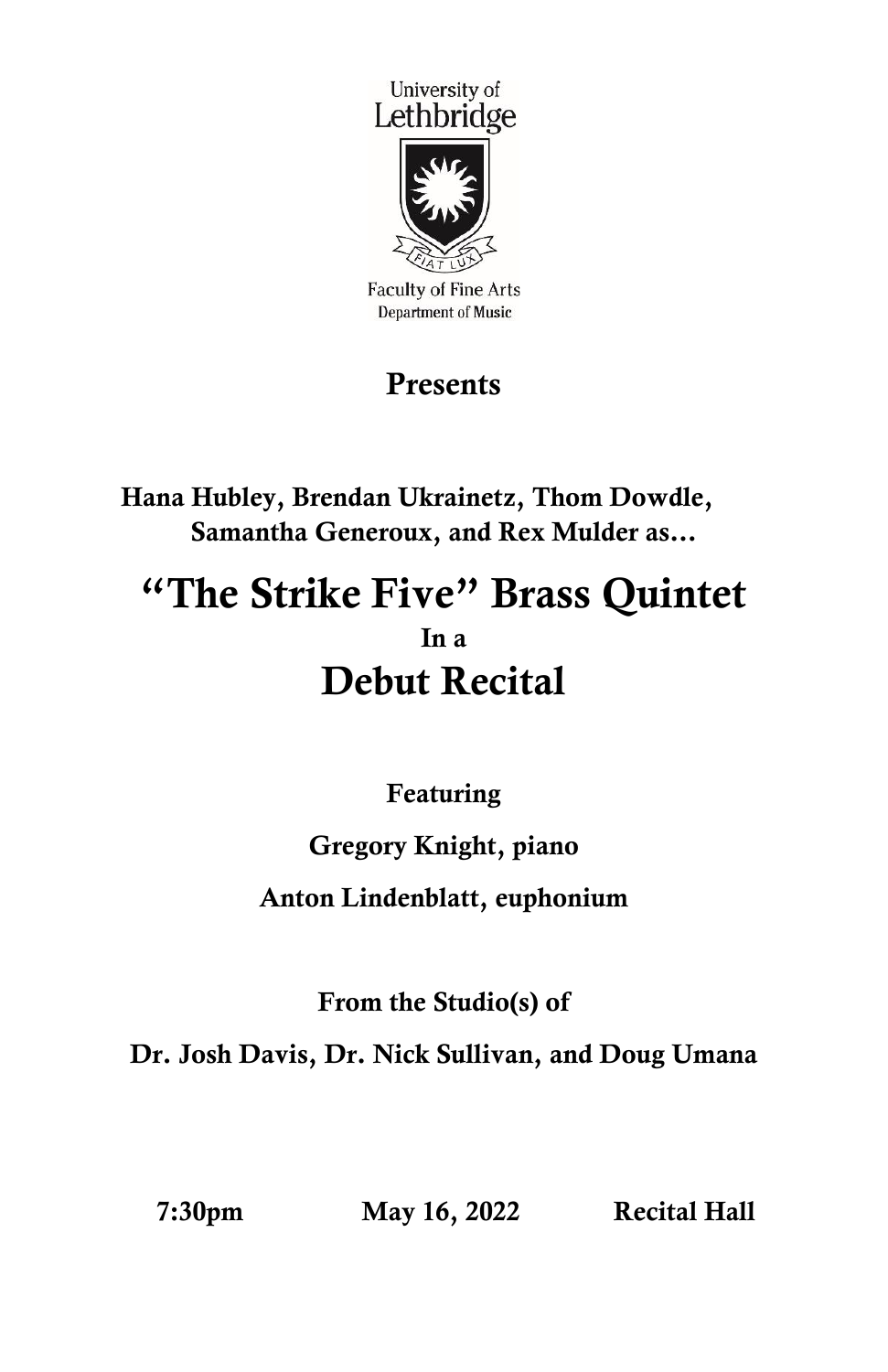$\sim$  *PROGRAM*  $\sim$   $\sim$ 

Theme from "The Simpsons" By: Danny Elfman

and Alf Clausen Arr. Gary Slechta (1990)

"Toreador Song" from *Carmen* Georges Bizet

Arr. Walter Barnes (1838-1875)

*Rex Mulder, trumpet Samantha Generoux, trumpet Thom Dowdle, french horn Brendan Ukrainetz, trombone Hana Hubley, tuba*

Trumpet Concerto in Eb *Movement I*

Johann Neruda Arr. John Wallace (1708-1780)

*Samantha Generoux, trumpet Gregory Knight, piano*

Oak Demon Dave Volpe

(2017)

*Thom Dowdle, contrabass clarinet*

#### $\sim$  INTERMISSION  $\sim$

Second Suite in F *March Song Without Words Song of the Blacksmith Fantasia on the "Dargason" Rex Mulder, trumpet Samantha Generoux, trumpet Thom Dowdle, french horn Brendan Ukrainetz, trombone Hana Hubley, tuba*

Gustav Holst Arr. David Sabourin (1874-1934)